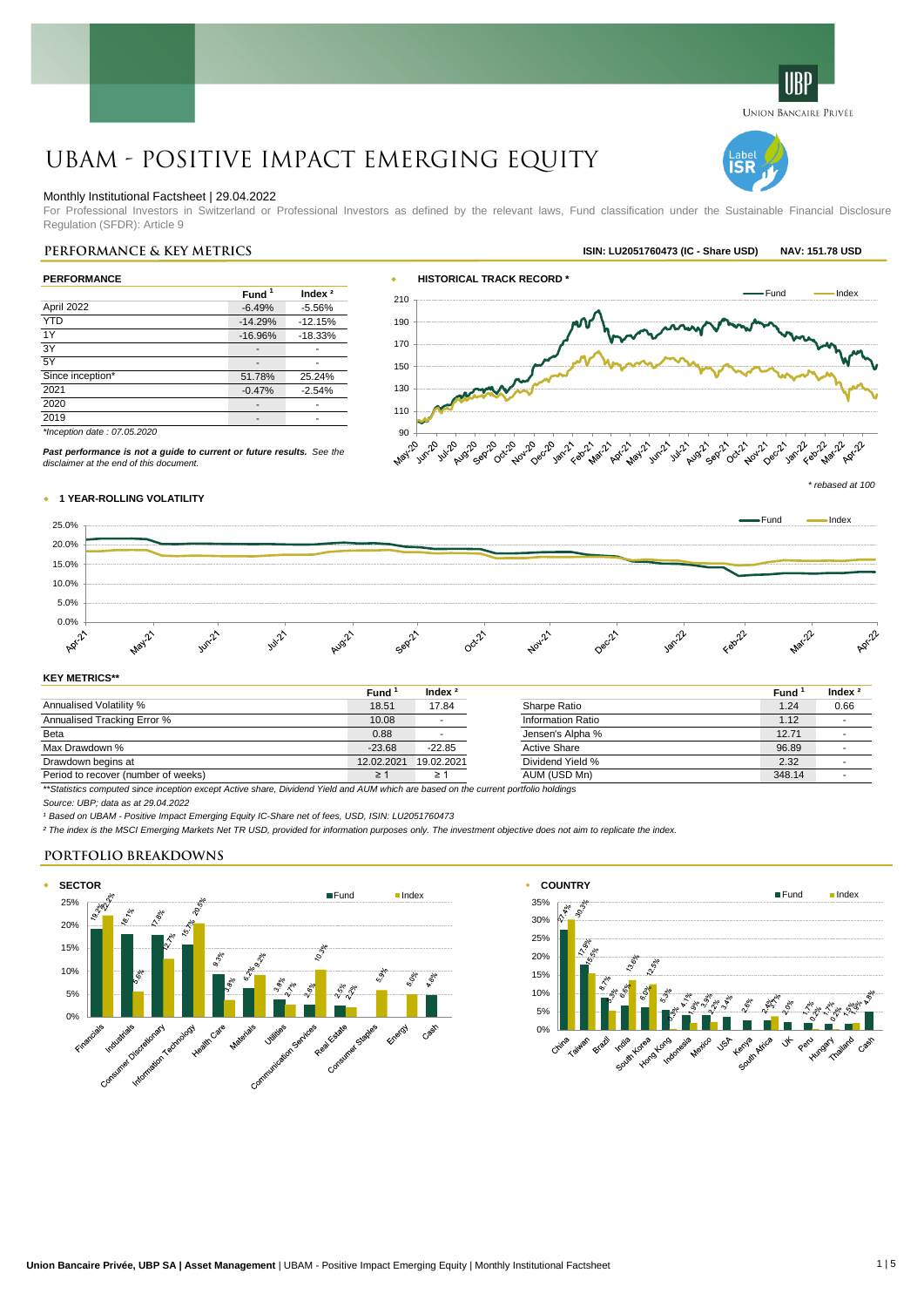**CURRENCY** 



#### *Source: UBP; data as at 29.04.2022*

*The index is the MSCI Emerging Markets Net TR USD, provided for information purposes only. The investment objective does not aim to replicate the index.*

# **Top 10 holdings**

|                            | <b>Portfolio Weight</b> | <b>Index Weight</b> |            |                               |
|----------------------------|-------------------------|---------------------|------------|-------------------------------|
| Name                       | (end)                   | (end)               | Country    | Sector                        |
| <b>BANK RAKYAT IND -B-</b> | 4.07%                   | 0.33%               | Indonesia  | Financials                    |
| <b>GENTERA</b>             | 3.94%                   |                     | Mexico     | Financials                    |
| <b>BANDHAN BK RG</b>       | 3.61%                   | 0.04%               | India      | Financials                    |
| <b>CATHAY FIN.HLDG</b>     | 3.45%                   | 0.24%               | Taiwan     | <b>Financials</b>             |
| LAUREAT EDUCAT-A RG        | 3.43%                   |                     | <b>USA</b> | <b>Consumer Discretionary</b> |
| CLEANAWAY CO RG            | 3.34%                   |                     | Taiwan     | Industrials                   |
| <b>DELTA ELECTRONICS</b>   | 3.27%                   | 0.29%               | Taiwan     | Information Technology        |
| <b>CIPLA DS</b>            | 3.02%                   | 0.09%               | India      | <b>Health Care</b>            |
| MING YANG SMAR-A RG        | 3.00%                   | 0.01%               | China      | Industrials                   |
| <b>MTR CORP</b>            | 2.81%                   |                     | Hong Kong  | Industrials                   |
|                            |                         |                     |            |                               |
| <b>Total</b>               | 33.9%                   | 1.0%                |            |                               |

*Source: UBP; data as at 29.04.2022*

*The index is the MSCI Emerging Markets Net TR USD, provided for information purposes only. The investment objective does not aim to replicate the index.*

# **PERFORMANCE ATTRIBUTION PERFORMANCE ATTRIBUTION**

# SECTOR PERFORMANCE ATTRIBUTION **SECTOR PERFORMANCE ATTRIBUTION**



*Source: UBP; data as at 29.04.2022*

*Past performance is not a guide to current or future results. See the disclaimer at the end of this document.*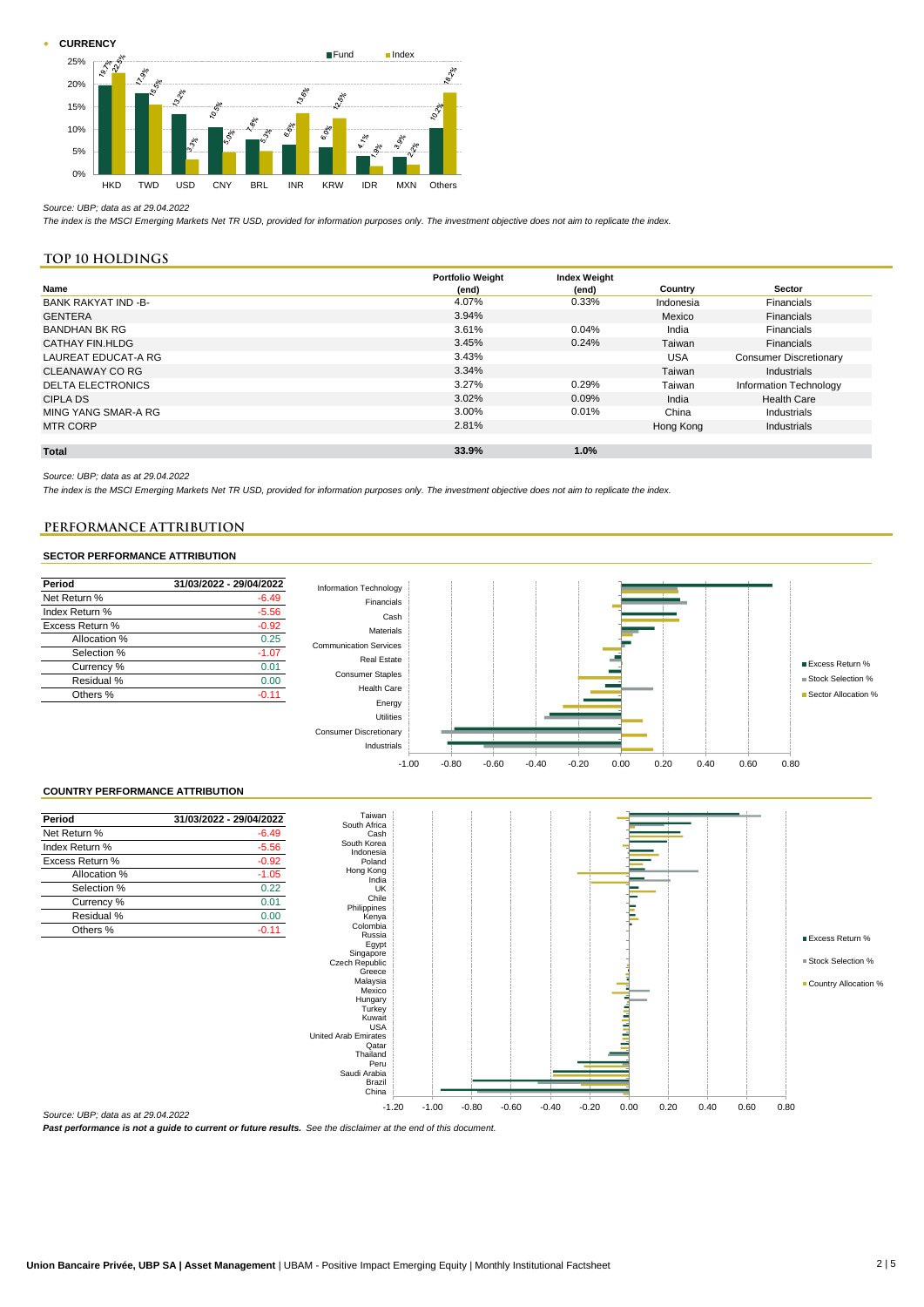# **TOP CONTRIBUTORS / DETRACTORS**

#### **MAIN RELATIVE CONTRIBUTORS**

|                             | Portfolio    | Index        | Portfolio | Portfolio    | <b>Excess Return</b> |           |                               |
|-----------------------------|--------------|--------------|-----------|--------------|----------------------|-----------|-------------------------------|
| Name                        | Weight (avg) | Weight (avg) | Return    | Contribution | Contribution         | Country   | Sector                        |
| <b>TAIWAN SEMICONDUCTOR</b> |              | 6.75%        |           |              | 0.61%                | Taiwan    | Information Technology        |
| <b>BANDHAN BK RG</b>        | 3.38%        | 0.04%        | 7.67%     | 0.24%        | 0.33%                | India     | Financials                    |
| BANK RAKYAT IND -B-         | 3.78%        | 0.31%        | 3.54%     | 0.14%        | 0.23%                | Indonesia | Financials                    |
| PINDUODUO SP ADS-A          | 2.25%        | 0.25%        | 7.39%     | 0.19%        | 0.22%                | China     | <b>Consumer Discretionary</b> |
| INFOSYS TECHNO DS           |              | 1.07%        |           |              | 0.17%                | India     | Information Technology        |

# **MAIN RELATIVE DETRACTORS**

|                            | Portfolio    | Index        | Portfolio | Portfolio    | Excess Return |         |                               |
|----------------------------|--------------|--------------|-----------|--------------|---------------|---------|-------------------------------|
| Name                       | Weight (avg) | Weight (avg) | Return    | Contribution | Contribution  | Country | Sector                        |
| <b>ESTACIO PARTICIP RG</b> | 2.86%        |              | $-25.54%$ | $-0.81%$     | $-0.68%$      | Brazil  | <b>Consumer Discretionary</b> |
| ZHEJIANG CHINT - A-        | .73%         | 0.01%        | $-20.42%$ | $-0.39%$     | $-0.32%$      | China   | Industrials                   |
| XINYI SOLAR HLD            | 2.72%        | 0.11%        | $-14.20%$ | $-0.41%$     | $-0.29%$      | China   | Information Technology        |
| PAGSEGURO-A RG             | .10%         |              | $-26.55%$ | $-0.33%$     | $-0.28%$      | Brazil  | Information Technology        |
| <b>CREDICORP</b>           | .77%         | 0.14%        | $-18.95%$ | $-0.37%$     | $-0.28%$      | Peru    | Financials                    |

*Source: UBP; data as at 29.04.2022*

*The index is the MSCI Emerging Markets Net TR USD, provided for information purposes only. The investment objective does not aim to replicate the index.*

*Past performance is not a guide to current or future results. See the disclaimer at the end of this document.*

# **HISTORICAL ANALYSIS**

## **PORTFOLIO DATA**

|                               | Apr-22 | Mar-22 | Feb-22 | <b>Jan-22</b> | <b>Dec-21</b> | <b>Nov-21</b> | Oct-21 |
|-------------------------------|--------|--------|--------|---------------|---------------|---------------|--------|
| Top 10 holdings weight        | 33.9%  | 32.3%  | 32.2%  | 32.1%         | 33.3%         | 33.5%         | 32.2%  |
| Number of holdings            | 44     | 44     | 43     | 44            | 45            | 45            | 46     |
| Tracking Error (1 year)       | 9.6%   | 9.6%   | 9.3%   | 9.3%          | 9.5%          | 10.8%         | 10.8%  |
| Beta (1 year)                 | 0.65   | 0.64   | 0.63   | 0.78          | 0.86          | 0.87          | 0.89   |
| Large Caps (> USD 10 billion) | 43.7%  | 49.8%  | 49.0%  | 48.6%         | 55.0%         | 54.7%         | 52.1%  |
| Mid Caps (USD 2-10 billion)   | 39.2%  | 37.2%  | 37.6%  | 36.5%         | 32.5%         | 29.2%         | 32.8%  |
| Small Caps (< USD 2 billion)  | 17.1%  | 13.1%  | 13.4%  | 14.9%         | 12.5%         | 16.2%         | 15.1%  |

#### w **BETA AND TRACKING ERROR - TRAILING 52 WEEKS**



*Source: UBP; data as at 29.04.2022*

# **NON-FINANCIAL DATA**

#### **\* IMAP Score**

|                   | Fund* |
|-------------------|-------|
| <b>IMAP Score</b> | 142   |

*I: Intentionality / 5 : What is the company's stated strategy? What proportion of capex/R&D is allocated to this solution?*

*M: Materiality / 5 : What % revenues are derived from areas generating a positive impact? Are there any conflicting business lines?*

*A: Additionality / 5 : Is this company a global leader/dominant in its field? Is there a uniqueness of technology, approach?*

*P: Potentiality / 5 : What is the potential for this product or process to have a significant effect on the world? IS it a "game changer"?*

#### w **ESG Quality Score and Rating**

|                          | Fund*      | Index |
|--------------------------|------------|-------|
| <b>ESG Quality Score</b> | 5.6        | 5.7   |
| Environmental            | 6.4        | 5.1   |
| Social                   | 5.3        | 5.1   |
| Governance               | 4.1        | 3.8   |
| <b>ESG Rating</b>        | <b>BBB</b> | А     |

*Sources: UBP and MSCI ESG Research LLC – Reproduced by permission; data as at 29.04.2022 IMAP Score /20 and ESG Quality Score /10*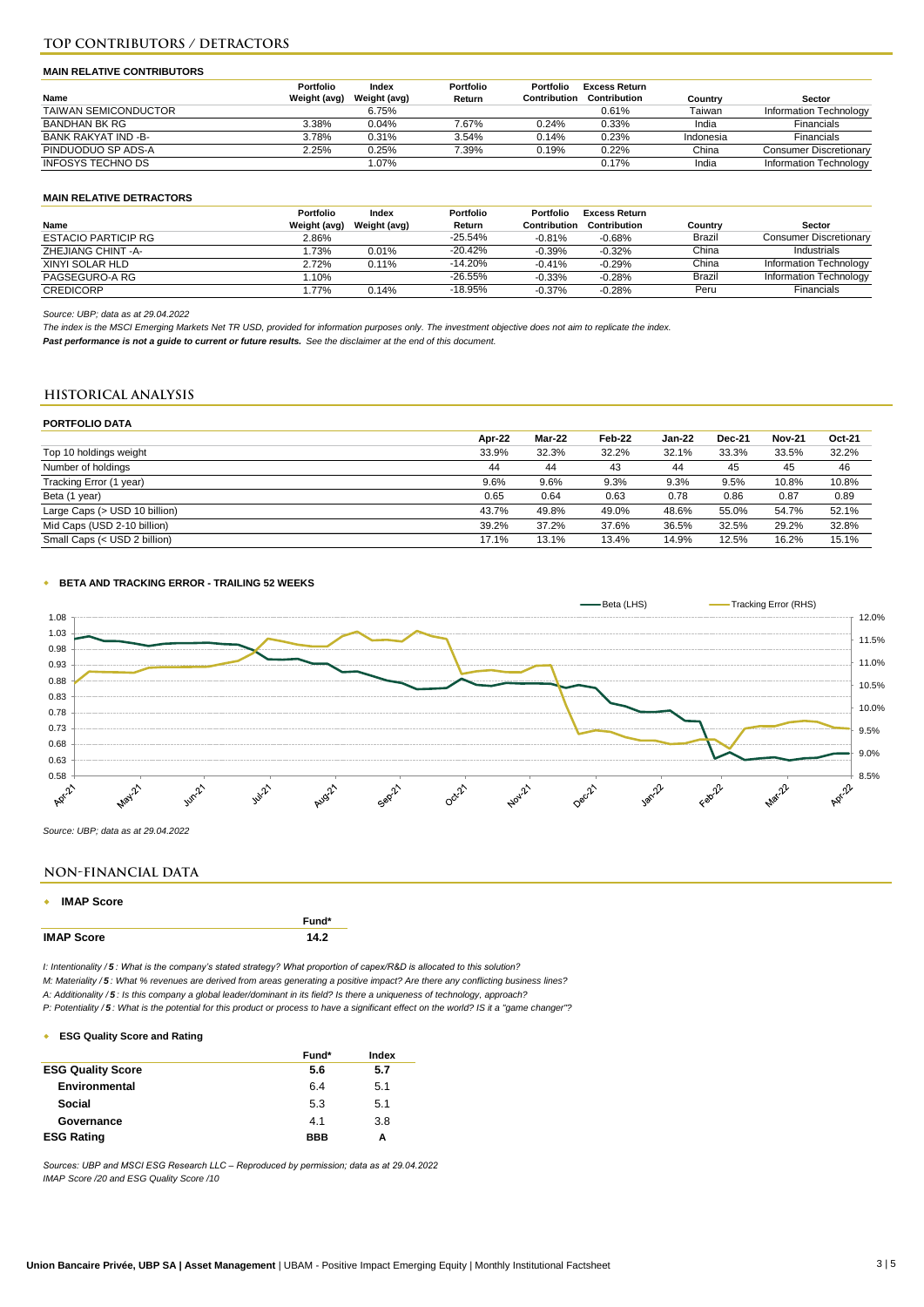#### w **ESG CONTROVERSIES FLAG\***



w **Weighted Average Carbon Intensity\* (Tons CO2 / Sales in million of USD)**



*Source: @2022 MSCI ESG Research LLC – Reproduced by permission; data as at 29.04.2022*

Although UBP SA's information providers, including without limitation, MSCI ESG Research LLC and its affiliates (the "ESG Parties"), obtain information from sources they consider reliable, none of the ESG Parties warrants or guarantees the originality, accuracy and/or completeness of any data herein. None of the ESG Parties makes any express or implied warranties of any kind, and the ESG Parties<br>hereby expressly disclai connection with any data herein. Further, without limiting any of the foregoing, in no event shall any of the ESG Parties have any liability for any direct, indirect, special, punitive, consequential or any othei<br>damages (

#### **APPENDIX**

#### **\* ESG Rating**

The ESG Rating is derived from ESG Quality Score. The score is mapped to a seven-letter scale: best (AAA) to worst (CCC). The ESG Quality Score is mapped to a Letter Rating as follows: [8.6,10] -> *AAA; [7.1, 8.6] -> AA; [5.7, 7.1] -> A; [4.3, 5.7] -> BBB; [2.9, 4.3] -> BB; [1.4, 2.9] -> B, [0; 1.4] -> CCC.*

#### w **ESG Quality Score**

The ESG Quality Score represents either the ESG Ratings Final Industry-Adjusted Score or Government Adjusted ESG Score of the issuer. ESG Ratings indicate how well an issuer manages its mos<br>material ESG risks relative to s Social, Governance) are absolute scores, the ESG Quality Score is relative to industry/regional peers and thus cannot be easily deducted from the three underyling scores. The net exposure of ESG rating *positive trend, ESG rating negative trend and ESG tail risk (specifically holdings with CCC and B ESG Ratings) are applied as a multiplier to the weighted average score to calculate the ESG Quality Score.*

# w **Environmental Score**

The ESG Environmental Score represents either the Intangible Value Assessment (IVA) Environmental Pillar Score or Government Rating Environmental Pillar Score of the issuer. The score indicates how *well an issuer manages its environmental issues. Score ranges from 0-10. The Environmental Pillar Score represents the weighted average of all Key Issues that fall under the Environment Pillar.*

#### **\*** Social Score

The ESG Social Score represents either the Intangible Value Assessment (IVA) Social Pillar Score or Government Rating Social Pillar Score of the issuer. The score indicates how well an issuer manages *its social issues. Score ranges from 0-10. The Social Pillar Score represents the weighted average of all Key Issues that fall under the Social Pillar.*

#### w **Governance Score**

The ESG Governance Score represents either the Intangible Value Assessment (IVA) Governance Pillar Score or Government Rating Governance Pillar Score of the issuer. The score indicates how well *an issuer manages its governance issues. Score ranges from 0-10. The Governance Pillar Score represents the weighted average of all Key Issues that fall under the Governance Pillar.*